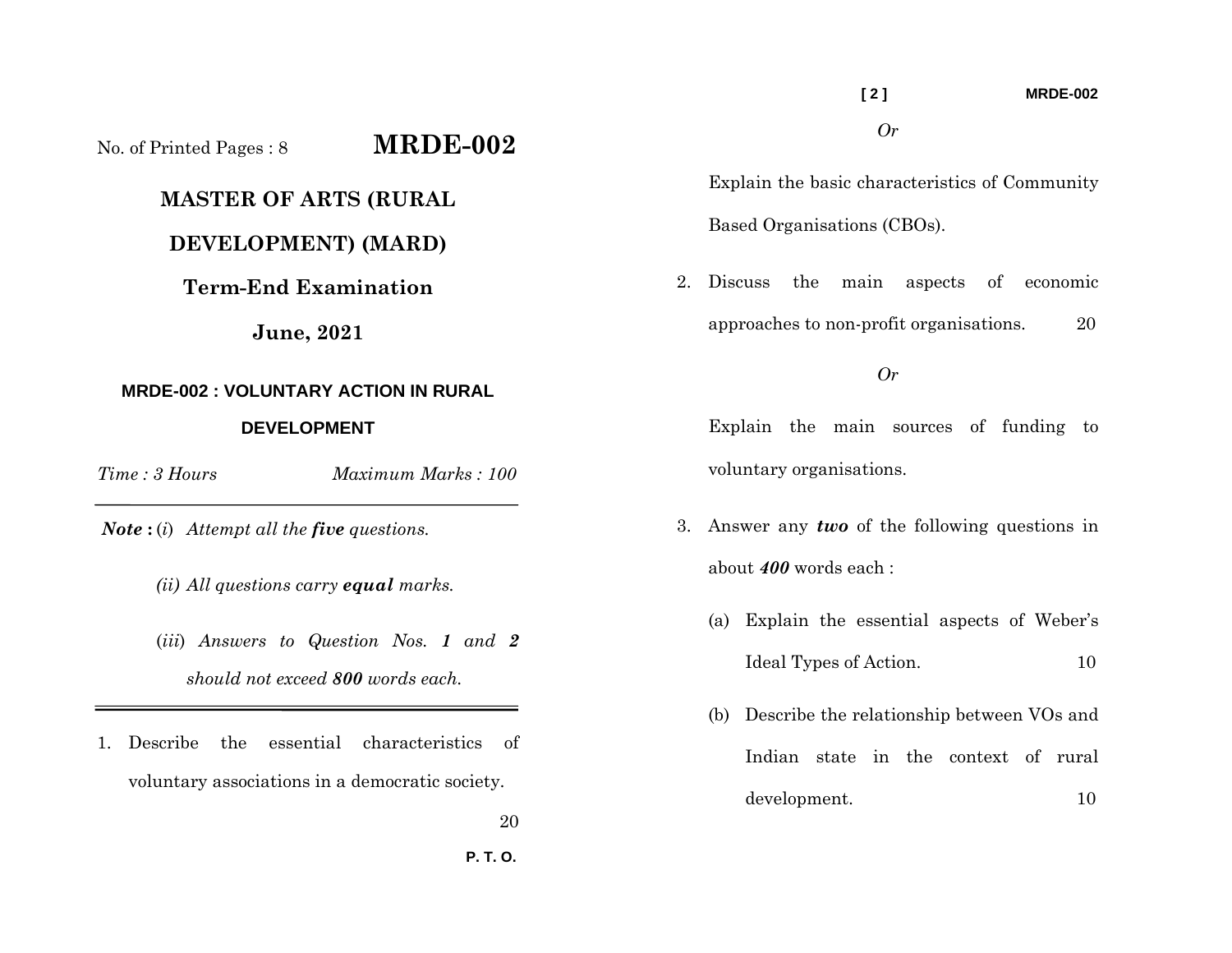## **[ 3 ] MRDE-002**

- (c) Explain the significance and role of SEWA in furnishing financial support to selfemployed women. 10
- 4. Answer any *four* of the following in about *200* words each :
	- (a) Main characteristics of non-profit organisations. 5
	- (b) Basic aspects of globalisation. 5
	- (c) Main features of registered local VOs. 5
	- (d) Significance of CBO-Approach. 5
	- (e) Tarun Bharat Sangh (TBS) and Watershed Development. 5
	- (f) Relationship between United Nations and NGOs.  $\bf 5$
- 5. Write short notes on any *five* of the following in about *100* words each :
	- (a) Right to 'Freedom of association' 4

 **P. T. O.** 

## **[ 4 ] MRDE-002**  (b) Notion of voluntary labour 4 (c) Fund Raising Plan 4 (d) Cooperative societies 4 (e) PURA 4 (f) Water Users' Association (WUA) 4 (g) Objectives of GDPRD 4 (h) The absolutist theory of state 4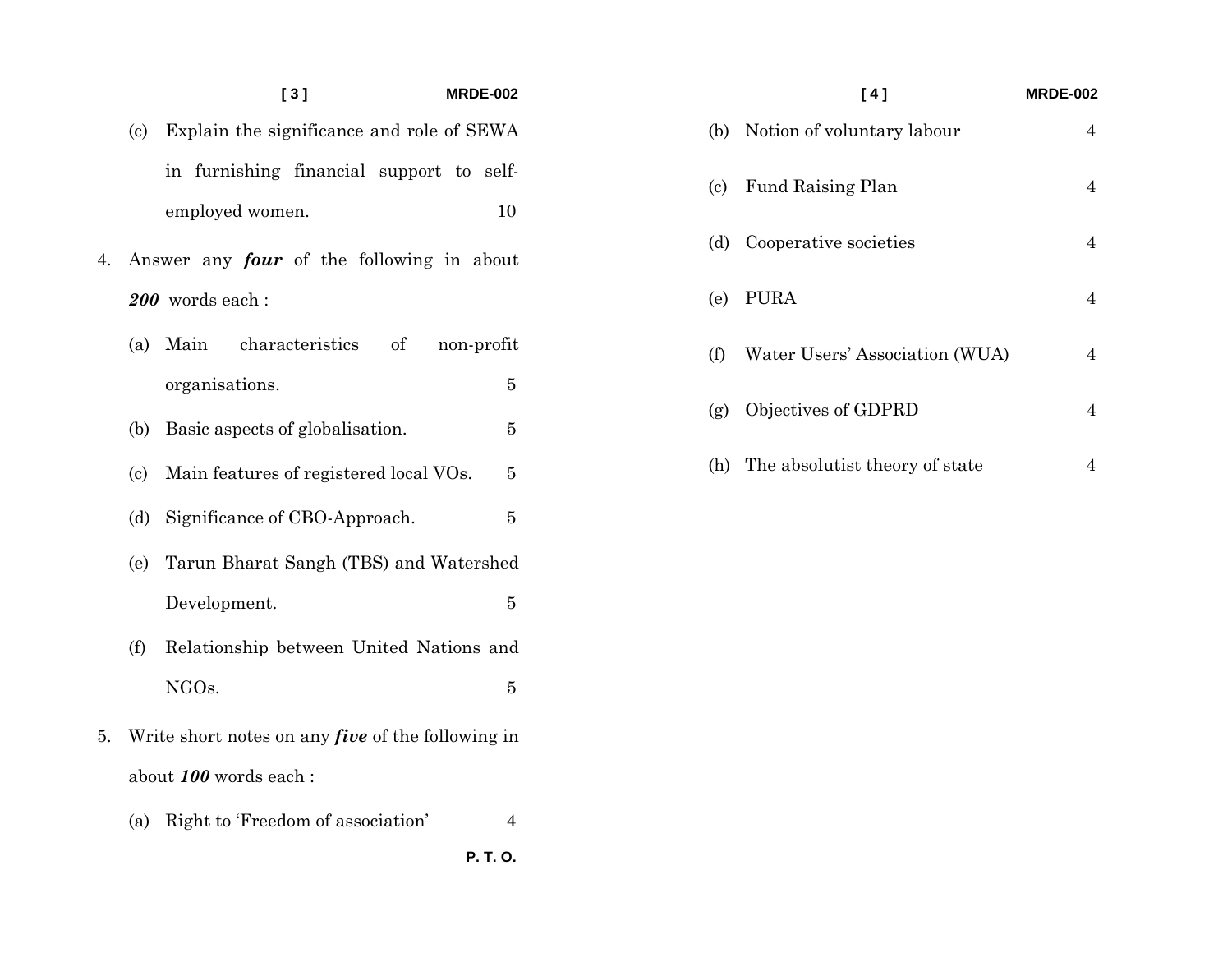| [5]                                                                                  | <b>MRDE-002</b>  |                                                                              | [6]<br><b>MRDE-002</b>                                                                             |  |
|--------------------------------------------------------------------------------------|------------------|------------------------------------------------------------------------------|----------------------------------------------------------------------------------------------------|--|
|                                                                                      | <b>MRDE-002</b>  |                                                                              | अथवा                                                                                               |  |
| एम. ए. (ग्राम विकास)                                                                 |                  |                                                                              | समुदाय आधारित संगठनों की मूलभूत विशेषताओं की                                                       |  |
| (एम.ए.आर.डी.)                                                                        |                  |                                                                              | व्याख्या कीजिए।                                                                                    |  |
| सत्रांत परीक्षा<br>जून, $2021$<br>एम.आर.डी.ई.-002 : ग्राम विकास में स्वैच्छिक क्रिया |                  |                                                                              | 2. लाभ-निरपेक्ष संगठनों के आर्थिक दृष्टिकोणों के प्रमुख<br>पक्षों की चर्चा कीजिए।<br>20            |  |
| समय : 3 घण्टे                                                                        | अधिकतम अंक : 100 |                                                                              | अथवा                                                                                               |  |
| <i>नोट</i> : (i)  सभी <b>पाँच</b> प्रश्नों के उत्तर दीजिए।                           |                  | स्वैच्छिक संगठनों के वित्तीय संसाधनों के मुख्य स्रोतों<br>की व्याख्या कीजिए। |                                                                                                    |  |
| $(ii)$ सभी प्रश्नों के अंक समान हैं।                                                 |                  |                                                                              |                                                                                                    |  |
| $(iii)$ प्रश्न सं. 1 और 2 के उत्तर 800 शब्दों<br>(प्रत्येक) से अधिक नहीं होने चाहिए। |                  |                                                                              | 3. निम्नलिखित में से किन्हीं <i>दो</i> प्रश्नों के उत्तर लगभग<br>400 शब्दों (प्रत्येक) में दीजिए : |  |
| लोकतांत्रिक समाज में स्वैच्छिक संघों की अनिवार्य                                     |                  |                                                                              | (क) वेबर के क्रिया के आदर्श प्ररूपों के अनिवार्य                                                   |  |
| विशेषताओं का वर्णन कीजिए।                                                            | 20               |                                                                              | पक्षों की व्याख्या कीजिए।<br>10                                                                    |  |